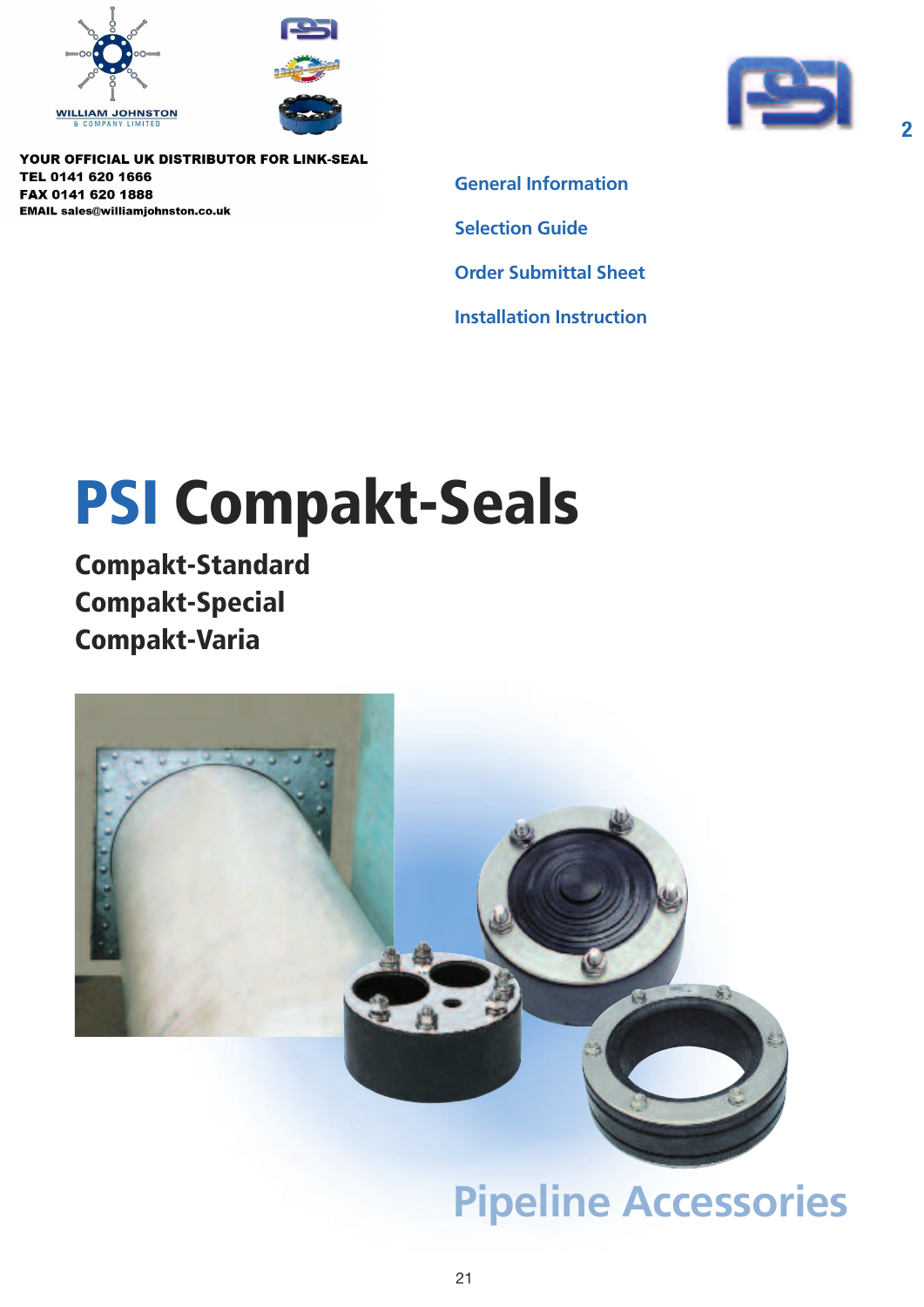### **General Information PSI Compakt-Seals**



| <b>The Sealing System</b> | The new PSI sealing system COMPAKT is the perfect complement to our<br>Link-Seal <sup>®</sup> modular seal. It offers ideal sealing for wall opening of gas, water<br>and sewage pipes as well as for cables. The COMPAKT seal is a pressure<br>tight system. Pressure plates made of stainless steel. |
|---------------------------|--------------------------------------------------------------------------------------------------------------------------------------------------------------------------------------------------------------------------------------------------------------------------------------------------------|
| <b>Description</b>        | The 40 mm wide rubber element is compressed by means of two metallic<br>discs. The PSI COMPAKT seals the annular space between the carrier pipe<br>and the casing pipe or the core drilled hole against water or gas.                                                                                  |
| <b>Compakt Varia 1.5</b>  | The COMPAKT Type Varia 1.5 is a flexible sealing system which can be<br>used either as a blind seal or as a seal for pipes e.g. cables from O.D. 18 up<br>to 65 mm. The "onion ring technology" allows small steps of 5 mm and<br>therefore ensures a perfect tightness.                               |
| <b>Accessories</b>        | PVC, Steel and asbestos-free fibre cement sleeves, KB epoxy resin.                                                                                                                                                                                                                                     |

PVC, Steel and asbestos-free fibre cement sleeves, KB epoxy resin.

|                             | Compakt-<br><b>Standard</b>            | Compakt<br><b>FW for district</b><br>heating pipes | Compakt-Varia 1.5<br>onion rings                        | <b>Compakt-Special</b><br>tailor made            |
|-----------------------------|----------------------------------------|----------------------------------------------------|---------------------------------------------------------|--------------------------------------------------|
| pressure plates             | V <sub>2</sub> A                       | V2A                                                | V2A                                                     | V2A/VA4 possible                                 |
| closed                      | Standard                               | Standard                                           | Standard                                                | Standard                                         |
| split/open version          | available                              |                                                    |                                                         | available                                        |
| pressure tightness          | 2.0 <sub>bar</sub>                     | $2,0$ bar                                          | 1.5 <sub>bar</sub>                                      | 1.5 <sub>bar</sub>                               |
| drinking water              | no                                     | no                                                 | no                                                      | yes on request                                   |
| rubber thickness            | 40 mm                                  | $2 \times 40$ mm                                   | 40 mm                                                   | $<$ I.D. 800 40 mm                               |
|                             |                                        |                                                    |                                                         | $>$ I.D. 800 80 mm                               |
| rubber quality              | <b>EPDM</b>                            | <b>EPDM</b>                                        | <b>NBR</b>                                              | EPDM or NBR                                      |
| temperature range           | -30 $\degree$ C up to +120 $\degree$ C | -30 $\degree$ C up to +120 $\degree$ C             | -30 $\mathrm{^{\circ}C}$ up to +70 $\mathrm{^{\circ}C}$ | EPDM NBR -30 $^{\circ}$ C up to +70 $^{\circ}$ C |
| shore A                     | $45 \pm 5^{\circ}$                     | $40 \pm 5^{\circ}$                                 | $50 \pm 5^{\circ}$                                      | $50 \pm 5^{\circ}$                               |
| <b>Wall opening min/max</b> | $50 - 400$ mm                          | 125 - 400 mm                                       | 100 mm                                                  | 30 - 2200 mm                                     |

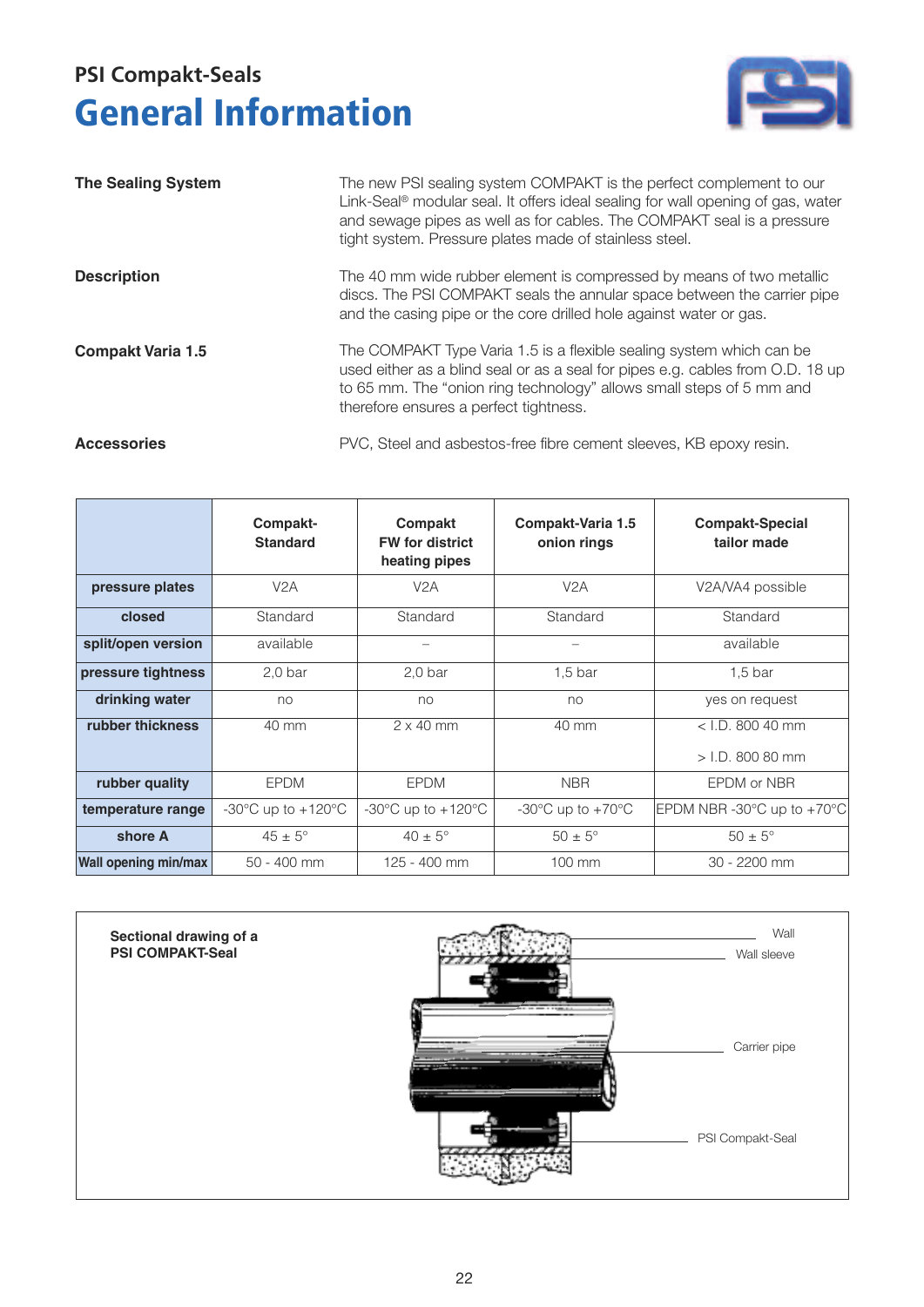### **Selection Guide PSI Compakt-Seals**



| Please copy the order sheet<br>and fax to PSI Ltd<br>Fax +44 (0) 1480 404662 |                              |                 |                    |                                        |      |                                                           |      |                                                                                   |      |
|------------------------------------------------------------------------------|------------------------------|-----------------|--------------------|----------------------------------------|------|-----------------------------------------------------------|------|-----------------------------------------------------------------------------------|------|
| <b>Core drilled</b><br>hole e.g.<br>wall sleeve                              | <b>Carrier pipe</b><br>in mm |                 | <b>Description</b> | $V2A-$<br>pressure plates<br>bolts V2A |      | $V2A-$<br>pressure plates<br>devided version<br>bolts V2A |      | <b>Blind V2A-</b><br>pressure plates<br>devided version<br>bolts V <sub>2</sub> A |      |
| mm                                                                           | min.                         | max.            |                    | Part no.                               | pcs. | Part no.                                                  | pcs. | Part no.                                                                          | pcs. |
| 50                                                                           | 6                            | 12              |                    |                                        |      |                                                           |      |                                                                                   |      |
| 70                                                                           | $\overline{10}$              | $\overline{22}$ |                    |                                        |      |                                                           |      |                                                                                   |      |
| 70                                                                           | $\overline{24}$              | $\overline{32}$ | Compakt            | 4-023-22328                            |      | 4-023-22518                                               |      |                                                                                   |      |
| 70                                                                           | 32                           | 41              | Compakt            | 4-023-22329                            |      | 4-023-22519                                               |      |                                                                                   |      |
| 80                                                                           | 20                           | $\overline{28}$ | Compakt            | 4-024-22330                            |      | 4-024-22520                                               |      |                                                                                   |      |
| 80                                                                           | 32                           | 40              | Compakt            | 4-024-22331                            |      | 4-024-22521                                               |      | 4-024-22347                                                                       |      |
| Compakt Varia 1,5 with onion ring sealings                                   |                              |                 |                    |                                        |      |                                                           |      |                                                                                   |      |
| 100                                                                          | 18                           | 65              |                    | 4-023-22439                            |      |                                                           |      |                                                                                   |      |
| 100                                                                          | 15                           | 22              |                    |                                        |      | $\star$                                                   |      |                                                                                   |      |
| 100                                                                          | 20                           | 28              | Compakt            | 4-023-22380                            |      | 4-023-22517                                               |      |                                                                                   |      |
| 100                                                                          | 25                           | 32              | Compakt            | 4-023-22651                            |      | 4-023-22537                                               |      |                                                                                   |      |
| 100                                                                          | 32                           | 40              |                    | 4-024-22332                            |      |                                                           |      |                                                                                   |      |
|                                                                              | 36                           | 44              | Compakt            |                                        |      | 4-024-22522                                               |      | 4-024-22348                                                                       |      |
| 100<br>100                                                                   | 46                           | 56              | Compakt            | 4-024-22333                            |      | 4-024-22523                                               |      |                                                                                   |      |
|                                                                              |                              |                 | Compakt            | 4-024-22334                            |      | 4-024-22524                                               |      |                                                                                   |      |
| 100                                                                          | 55                           | 65              | Compakt            | 4-024-22335                            |      | 4-023-22525                                               |      |                                                                                   |      |
| 119 (KG DN 125)                                                              | 45                           | $\overline{54}$ | Compakt            | 4-023-22394                            |      | $\star$                                                   |      |                                                                                   |      |
| 119 (KG DN 125)                                                              | 55                           | 64              | Compakt            | 4-023-22395                            |      | $\star$                                                   |      |                                                                                   |      |
| 119 (KG DN 125)                                                              | 70                           | $\overline{77}$ | Compakt            | 4-023-22396                            |      |                                                           |      |                                                                                   |      |
| 125                                                                          | 55                           | 64              | Compakt            | 4-024-22336                            |      | 4-024-22526                                               |      | 4-024-22349                                                                       |      |
| 125                                                                          | 70                           | 78              | Compakt            | 4-024-22337                            |      | 4-024-22527                                               |      |                                                                                   |      |
| 150                                                                          | 46                           | $\overline{54}$ | Compakt            | 4-023-22656                            |      | $\star$                                                   |      |                                                                                   |      |
| 150                                                                          | 56                           | 66              | Compakt            | 4-023-22657                            |      | $\star$                                                   |      |                                                                                   |      |
| 150                                                                          | 69                           | 78              | Compakt            | 4-023-22463                            |      |                                                           |      | 4-024-22350                                                                       |      |
| 150                                                                          | 79                           | 91              | Compakt            | 4-024-22338                            |      | 4-024-22528                                               |      |                                                                                   |      |
| 150                                                                          | 85                           | 94              | Compakt            | 4-023-22382                            |      |                                                           |      |                                                                                   |      |
| 150                                                                          | $\overline{98}$              | 110             | Compakt            | 4-024-22339                            |      | 4-024-22529                                               |      |                                                                                   |      |
| 191 (KG DN 200)                                                              | 106                          | 115             | Compakt            | 4-023-22397                            |      | $\star$                                                   |      |                                                                                   |      |
| 191 (KG DN 200)                                                              | 117                          | 126             | Compakt            | 4-023-22398                            |      | $\star$                                                   |      |                                                                                   |      |
| 191 (KG DN 200)                                                              | 132                          | 141             | Compakt            | 4-023-22399                            |      |                                                           |      |                                                                                   |      |
| 200                                                                          | $\overline{88}$              | 103             | Compakt            | 4-023-22658                            |      |                                                           |      |                                                                                   |      |
| 200<br>200                                                                   | 108                          | 115<br>126      | Compakt            | 4-024-22340                            |      | 4-024-22530<br>4-024-22531                                |      |                                                                                   |      |
| 200                                                                          | 116<br>132                   |                 | Compakt<br>Compakt | 4-024-22341<br>4-024-22342             |      | $4 - 024 - 22532$                                         |      | 4-024-22351                                                                       |      |
| 200                                                                          | 135                          | 141<br>144      | Compakt            | 4-023-22384                            |      |                                                           |      |                                                                                   |      |
| 200                                                                          | 150                          | 160             | Compakt            | 4-023-22652                            |      |                                                           |      |                                                                                   |      |
| 250                                                                          | 135                          | 144             | Compakt            | 4-023-22464                            |      | $\star$                                                   |      |                                                                                   |      |
| 250                                                                          | 150                          | 159             | Compakt            | 4-023-22465                            |      | $\star$<br>$^\star$                                       |      |                                                                                   |      |
| 250                                                                          | 157                          | 162             | Compakt            | 4-024-22343                            |      | $4 - 024 - 22533$                                         |      |                                                                                   |      |
| $\overline{250}$                                                             | 168                          | 181             | Compakt            | 4-024-22344                            |      | 4-024-22534                                               |      |                                                                                   |      |
| 250                                                                          | 178                          | 187             | Compakt            | $4 - 023 - 22386$                      |      |                                                           |      |                                                                                   |      |
| 250                                                                          | 197                          | 202             | Compakt            | 4-023-22653                            |      |                                                           |      |                                                                                   |      |
| 250                                                                          | 204                          | 210             | Compakt            | 4-023-22654                            |      | $\star$                                                   |      |                                                                                   |      |
| 300                                                                          | 178                          | 187             | Compakt            | 4-023-22466                            |      | $\star$                                                   |      |                                                                                   |      |
| 300                                                                          | 193                          | 204             | Compakt            | 4-024-22345                            |      | $4 - 024 - 22535$                                         |      |                                                                                   |      |
| 300                                                                          | 218                          | 226             | Compakt            | 4-024-22346                            |      | 4-024-22536                                               |      |                                                                                   |      |
| 350                                                                          | 224                          | 233             | Compakt            | 4-023-22468                            |      | $^\star$                                                  |      |                                                                                   |      |
| 350                                                                          | 249                          | 258             | Compakt            | 4-023-22469                            |      | $\star$                                                   |      |                                                                                   |      |
| 350                                                                          | 270                          | 282             | Compakt            | 4-023-22655                            |      | $^\star$                                                  |      |                                                                                   |      |
| 400                                                                          | 270                          | 280             | Compakt            | 4-023-22477                            |      | 4-023-22478                                               |      |                                                                                   |      |
| 400                                                                          | 279                          | 288             | Compakt            | 4-023-22470                            |      | $\star$                                                   |      |                                                                                   |      |
| 400                                                                          | 304                          | 313             | Compakt            | 4-023-22471                            |      | $^\star$                                                  |      |                                                                                   |      |
| 400                                                                          | 314                          | 323             | Compakt            | 4-023-22472                            |      | $\star$                                                   |      |                                                                                   |      |
| 400                                                                          | 320                          | 330             | Compakt            | 4-023-22480                            |      | $4 - 023 - 22481$                                         |      |                                                                                   |      |

\*Available on request/customised compakt seal up to 2200 mm OD.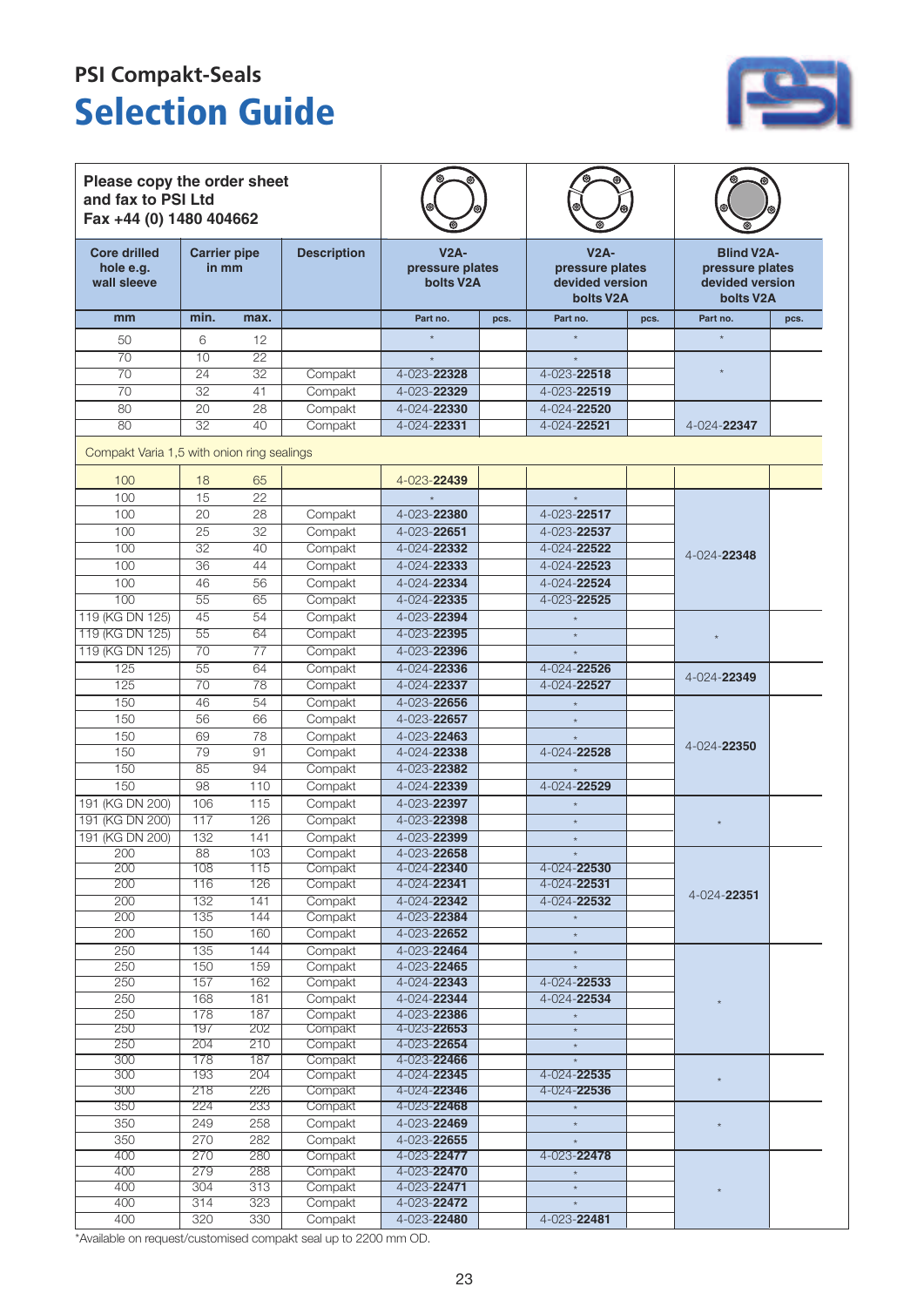### **Selection Guide PSI Compakt-Seals for PIPE**



| Please copy the order sheet<br>and fax to PSI Ltd<br>Fax +44 (0) 1480 404662    |      |                    |                                                                              | 40 mm             | 40 40 mm                                                                         |                   |      |
|---------------------------------------------------------------------------------|------|--------------------|------------------------------------------------------------------------------|-------------------|----------------------------------------------------------------------------------|-------------------|------|
| <b>Core drilled</b><br><b>Carrier pipe</b><br>hole e.g.<br>in mm<br>wall sleeve |      | <b>Description</b> | $V2A-$<br>pressure plate<br>bolts V <sub>2</sub> A<br>rubber thickness 40 mm |                   | $V2A-$<br>pressure plate<br>bolts V <sub>2</sub> A<br>rubber thickness 2 x 40 mm |                   |      |
| mm                                                                              | min. | max.               |                                                                              | Part no.          | pcs.                                                                             | Part no.          | pcs. |
| 125                                                                             | 70   | 78                 | Compakt                                                                      | 4-024-22337       |                                                                                  | 4-023-22387       |      |
| 150                                                                             | 69   | 78                 | Compakt                                                                      | $4 - 023 - 22463$ |                                                                                  | 4-023-22485       |      |
| 150                                                                             | 85   | 94                 | Compakt                                                                      | 4-023-22382       |                                                                                  | 4-023-22388       |      |
| 200                                                                             | 108  | 115                | Compakt                                                                      | 4-024-22340       |                                                                                  | 4-023-22389       |      |
| 200                                                                             | 119  | 128                | Compakt                                                                      | 4-023-22383       |                                                                                  | 4-023-22390       |      |
| 200                                                                             | 135  | 144                | Compakt                                                                      | 4-023-22384       |                                                                                  | 4-023-22391       |      |
| 250                                                                             | 135  | 144                | Compakt                                                                      | 4-023-22464       |                                                                                  | $4 - 023 - 22486$ |      |
| 250                                                                             | 150  | 159                | Compakt                                                                      | 4-023-22465       |                                                                                  | 4-023-22487       |      |
| 250                                                                             | 156  | 165                | Compakt                                                                      | 4-023-22385       |                                                                                  | 4-023-22392       |      |
| 250                                                                             | 168  | 181                | Compakt                                                                      | 4-024-22344       |                                                                                  | 4-023-22488       |      |
| 250                                                                             | 178  | 187                | Compakt                                                                      | 4-023-22386       |                                                                                  | 4-023-22393       |      |
| 300                                                                             | 178  | 187                | Compakt                                                                      | $4 - 023 - 22466$ |                                                                                  | 4-023-22489       |      |
| 300                                                                             | 198  | 207                | Compakt                                                                      | 4-023-22467       |                                                                                  | 4-023-22490       |      |
| 350                                                                             | 224  | 233                | Compakt                                                                      | 4-023-22468       |                                                                                  | $4 - 023 - 22491$ |      |
| 350                                                                             | 249  | 258                | Compakt                                                                      | $4 - 023 - 22469$ |                                                                                  | 4-023-22492       |      |
| 400                                                                             | 279  | 288                | Compakt                                                                      | 4-023-22470       |                                                                                  | 4-023-22493       |      |
| 400                                                                             | 304  | 313                | Compakt                                                                      | 4-023-22471       |                                                                                  | 4-023-22494       |      |
| 400                                                                             | 314  | 323                | Compakt                                                                      | 4-023-22472       |                                                                                  | 4-023-22495       |      |

|                          | <b>Description</b>                                                  | pcs. | Ø I.D. or wall<br>sleeve | $Ø$ O.D.<br>in mm | Part no.     |
|--------------------------|---------------------------------------------------------------------|------|--------------------------|-------------------|--------------|
|                          | <b>Rubber ring</b>                                                  |      | <b>DN 70</b>             | 18-32             | 4-012-22800  |
|                          |                                                                     |      | <b>DN 80</b>             | $30 - 40$         | 4-012-22801  |
|                          |                                                                     |      | <b>DN 80</b>             | 42-50             | 4-012-22802  |
|                          |                                                                     |      | <b>DN 90</b>             | $32 - 42$         | 4-012-22803  |
|                          |                                                                     |      | <b>DN 90</b>             | $42 - 54$         | 4-012-22809  |
|                          |                                                                     |      | <b>DN 100</b>            | $8 - 20$          | 4-012-22804  |
|                          |                                                                     |      | <b>DN 100</b>            | $25 - 40$         | 4-012-22805  |
|                          |                                                                     |      | <b>DN 100</b>            | 40-56             | 4-012-22806  |
|                          |                                                                     |      | <b>DN 100</b>            | 56-66             | 4-012-22807  |
|                          |                                                                     |      | <b>DN 120</b>            | 60-75             | 4-012-22808  |
| $\overline{\phantom{a}}$ | <b>Guide for</b><br>M6 and M8                                       |      | DN 50 TO 200             |                   | 4-023-22650  |
|                          | <b>KB-Epoxy resin</b><br>conservation set for<br>core drilled holes |      |                          |                   | 4-015-S22005 |

despatched by:  $\qquad \qquad \text{date/signature}$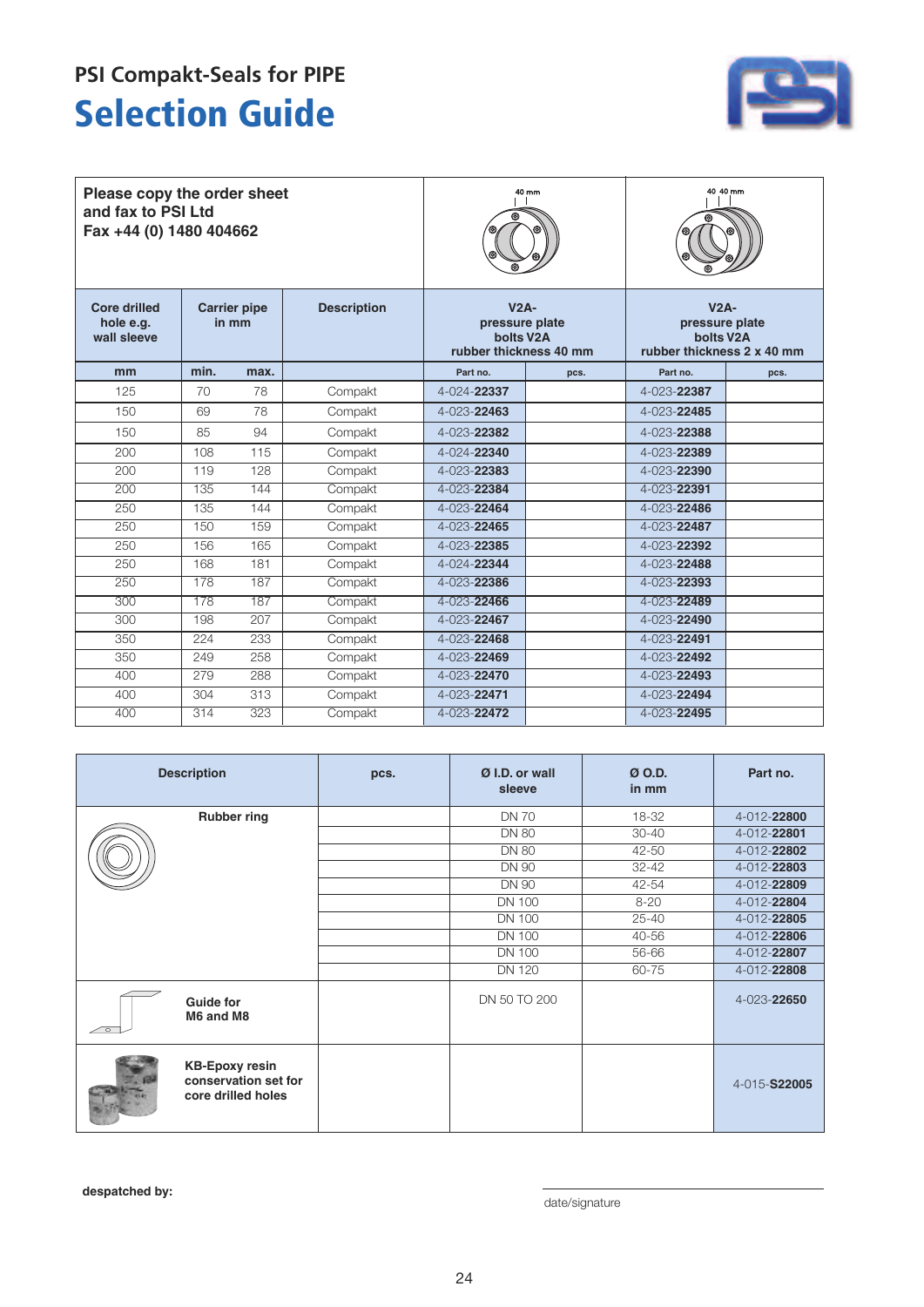### **Selection Guide PSI Compakt-Seals**



### **Compact KTW- and Special types**

If the carrier pipe is not centred or if you want to seal several carrier pipes or cables in the same wall opening, please fill in the form below or give us a detailed drawing showing all dimensions.

The pressure plates for the special versions will be in stainless steel V2A.



If you need further information – please contact us. We will be pleased to help you.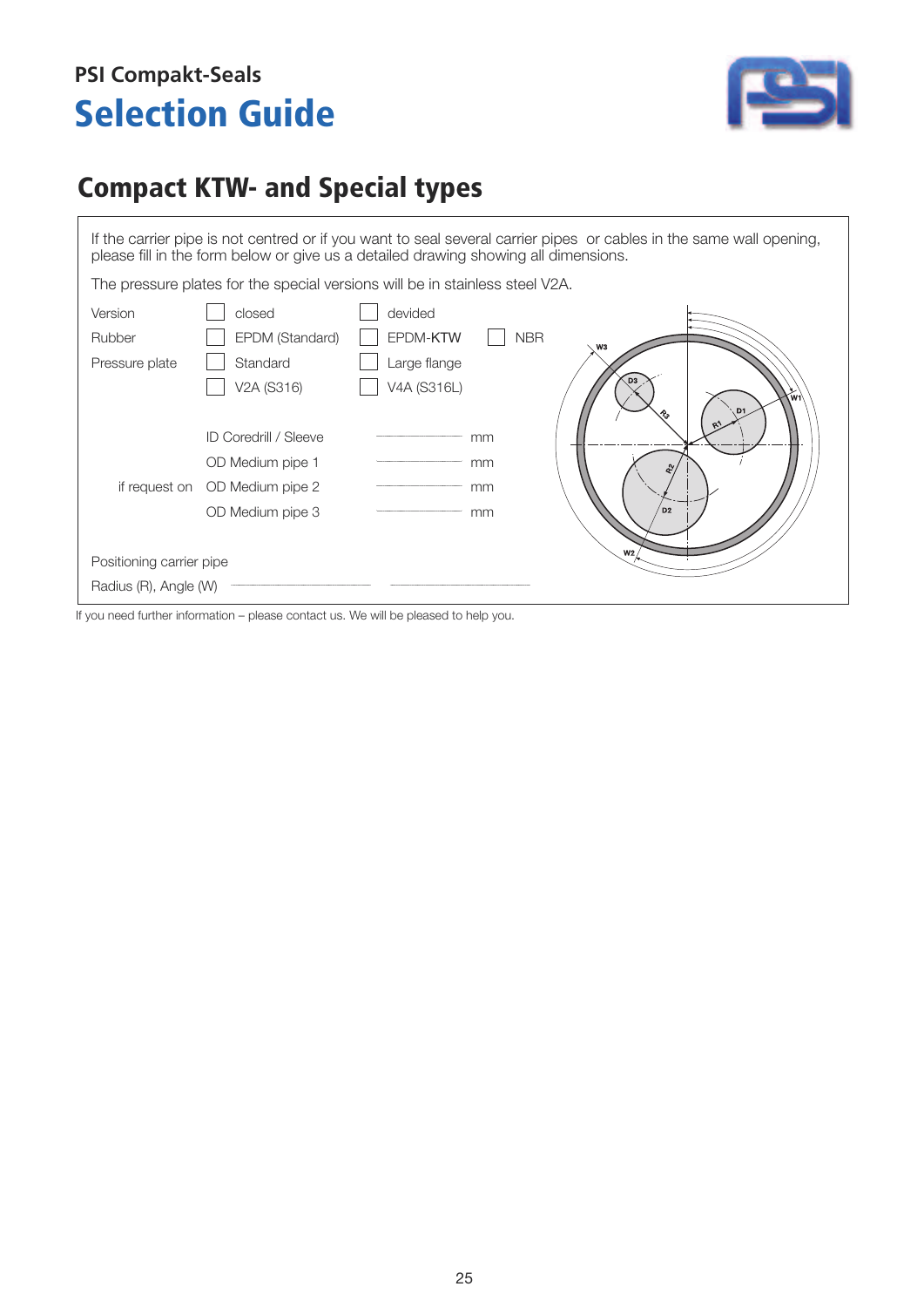### **Technical Data PSI Compakt-Seals**



#### **Wall sleeves with fixed/loose flange**

Complying with DIN 18195, Part 9 for constructions with sealing strips including rubber inlays between flanges.





#### **Seals with fixed/loose flange**

Complying with DIN 18195, Part 9 for constructions with sealing strips including rubber inlays between flanges, and fastening materials.



Further sizes and types in stainless steel upon request

**Wall sleeves** for non-pressing water: all steel components made of V2A

| <b>OD Pipe</b> | <b>ID Sleeve</b> | <b>OD fixed flange</b> | Length of<br>wall sleeve |
|----------------|------------------|------------------------|--------------------------|
| $20 - 40$      | 80               | 224                    |                          |
| 20-65          | 100              | 244                    |                          |
| 55-78          | 125              | 269                    |                          |
| 69-110         | 150              | 294                    |                          |
| 108-144        | 200              | 344                    |                          |
| 135-187        | 250              | 396                    | 200                      |
| 178-226        | 300              | 446                    | 250                      |
| 224-296        | 350              | 496                    | 300                      |
| 279-330        | 400              | 548                    |                          |
| 300-400        | 500              | 648                    | 350                      |
| 400-500        | 600              | 748                    | 400                      |
| 500-600        | 700              | 848                    | 500                      |
| 600-700        | 800              | 948                    |                          |
| 700-800        | 900              | 1050                   |                          |
| 800-900        | 1000             | 1150                   |                          |

**Wall sleeves** for pressing water, all steel components made of V2A

| <b>OD Pipe</b> | <b>ID Sleeve</b> | <b>OD</b> fixed flange | <b>Length of</b><br>wall sleeve |
|----------------|------------------|------------------------|---------------------------------|
| $20 - 40$      | 80               | 404                    |                                 |
| $20 - 65$      | 100              | 424                    |                                 |
| 55-78          | 125              | 449                    |                                 |
| 69-110         | 150              | 474                    |                                 |
| 108-144        | 200              | 524                    |                                 |
| 135-187        | 250              | 576                    | 200                             |
| 178-226        | 300              | 626                    | 250                             |
| 224-296        | 350              | 676                    | 300                             |
| 279-330        | 400              | 728                    |                                 |
| 300-400        | 500              | 828                    | 350                             |
| 400-500        | 600              | 928                    | 400                             |
| 500-600        | 700              | 1028                   | 500                             |
| 600-700        | 800              | 1128                   |                                 |
| 700-800        | 900              | 1230                   |                                 |
| 800-900        | 1000             | 1330                   |                                 |

**Seals** against non-pressing water, all steel components made of V2A

| <b>OD</b> Pipe | Core drill /<br><b>ID wall sleeve</b> | <b>OD fixed flange</b> |
|----------------|---------------------------------------|------------------------|
| $20 - 40$      | 80                                    | 220                    |
| 20-65          | 100                                   | 240                    |
| 55-78          | 125                                   | 265                    |
| 69-110         | 150                                   | 290                    |
| 108-144        | 200                                   | 340                    |
| 135-187        | 250                                   | 390                    |
| 178-226        | 300                                   | 440                    |
| 224-296        | 350                                   | 490                    |
| 279-330        | 400                                   | 540                    |
| 300-400        | 500                                   | 640                    |
| 400-500        | 600                                   | 740                    |
| 500-600        | 700                                   | 840                    |
| 600-700        | 800                                   | 940                    |
| 700-800        | 900                                   | 1040                   |
| 800-900        | 1000                                  | 1140                   |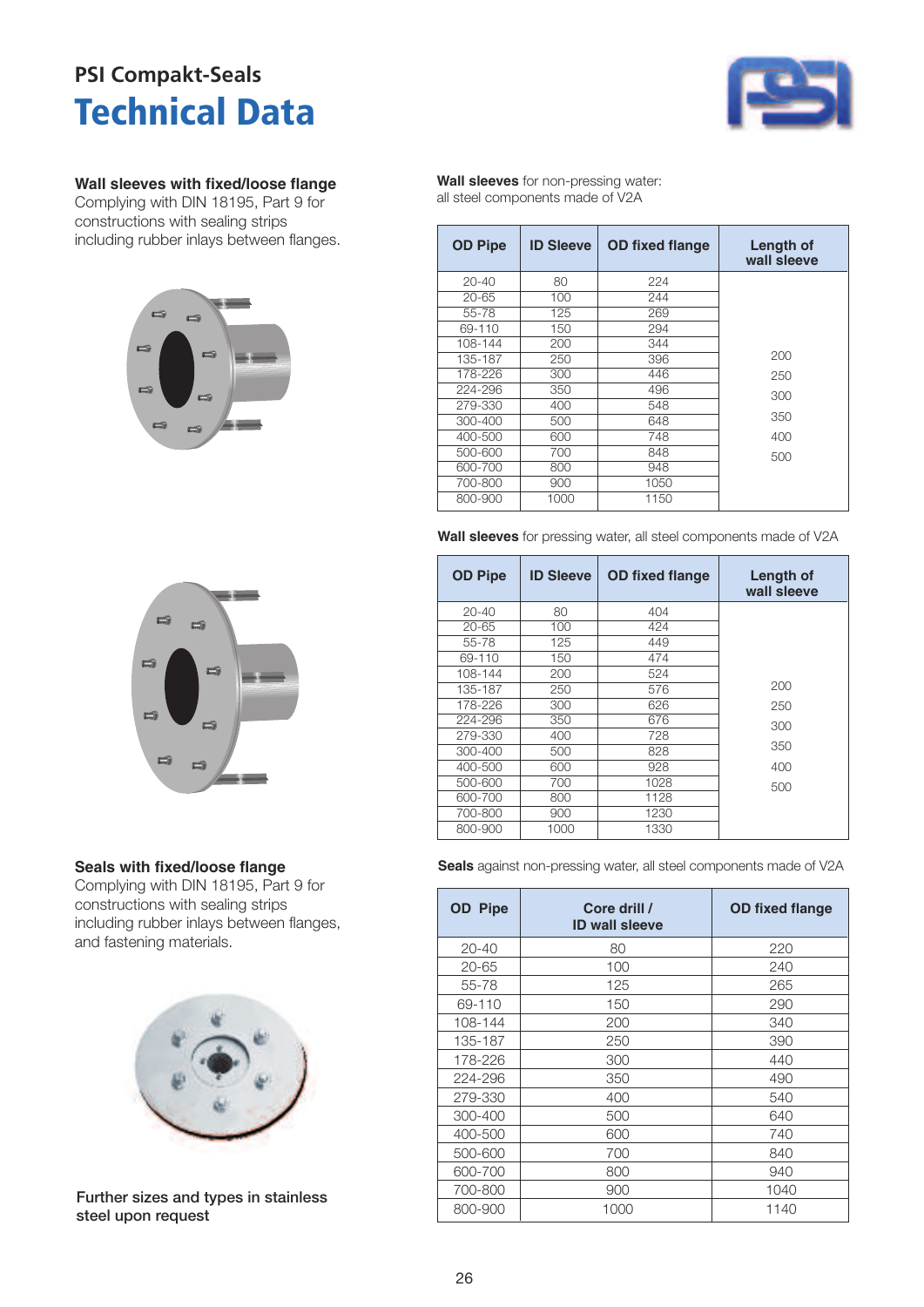### **Technical Data PSI Compakt-Seals**



#### **Seals with fixed/loose flange**

Complying with DIN 18195, Part 9 for constructions with sealing strips



**Seals** against pressing water, all steel components made of V2A

| O/D Pipe  | <b>O/D Sealing</b> | <b>O/D Loose Flange</b> |
|-----------|--------------------|-------------------------|
| $20 - 40$ | 80                 | 400                     |
| $20 - 65$ | 100                | 420                     |
| 55-78     | 125                | 445                     |
| 69-110    | 150                | 470                     |
| 108-144   | 200                | 520                     |
| 135-187   | 250                | 570                     |
| 178-226   | 300                | 620                     |
| 224-296   | 350                | 670                     |
| 279-330   | 400                | 720                     |
| 300-400   | 500                | 820                     |
| 400-500   | 600                | 920                     |
| 500-600   | 700                | 1020                    |
| 600-700   | 800                | 1120                    |
| 700-800   | 900                | 1220                    |
| 800-900   | 1000               | 1320                    |

**On wall-face sleeve** in one-piece and multi-part versions all steel components made of V2A. For installation in front of a wall or beneath a ceiling, including sealing compound for the wall and fastening materials.

| <b>OD Pipe</b> | <b>ID sleeve</b> | <b>Fixed flange</b><br>edge length | <b>Length of</b><br>sealing collar |
|----------------|------------------|------------------------------------|------------------------------------|
| 20-40          | 80               | 280                                |                                    |
| 20-65          | 100              | 300                                |                                    |
| 55-78          | 125              | 325                                |                                    |
| 69-110         | 150              | 350                                |                                    |
| 108-144        | 200              | 400                                |                                    |
| 135-187        | 250              | 450                                | 60 mm                              |
| 178-226        | 300              | 500                                |                                    |
| 224-296        | 350              | 550                                |                                    |
| 279-330        | 400              | 600                                |                                    |
| 300-400        | 500              | 700                                |                                    |
| 400-500        | 600              | 800                                |                                    |
| 500-600        | 700              | 900                                |                                    |
| 600-700        | 800              | 1000                               |                                    |
| 700-800        | 900              | 1100                               | 100 mm                             |
| 800-900        | 1000             | 1200                               |                                    |

Further sizes and types in stainless steel upon request

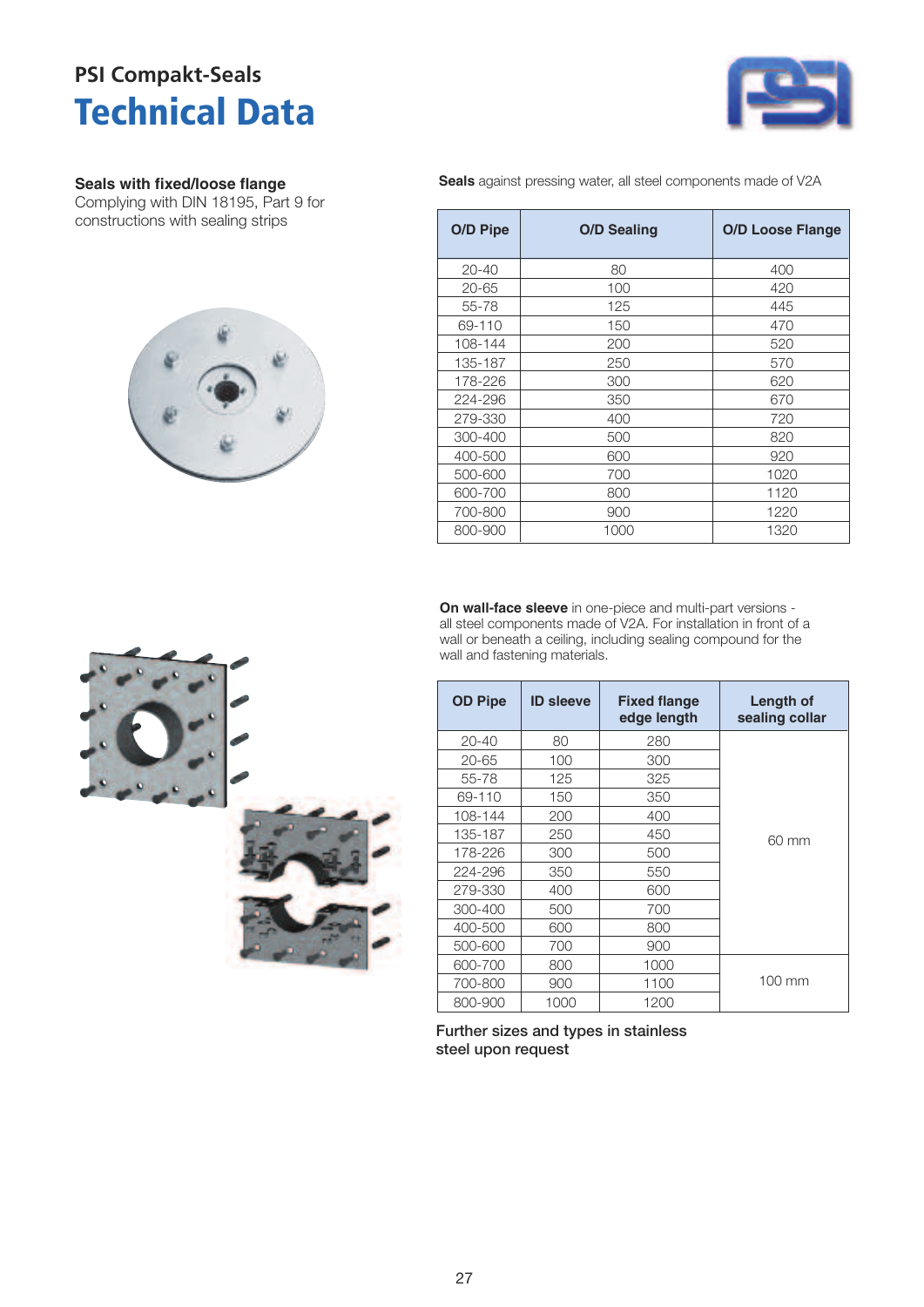### **Sectional View PSI Compakt-Seals**



**sealing with fixed/loose flange accord. DIN 18195 T 9 steel parts galvanized alternative stainless steel**



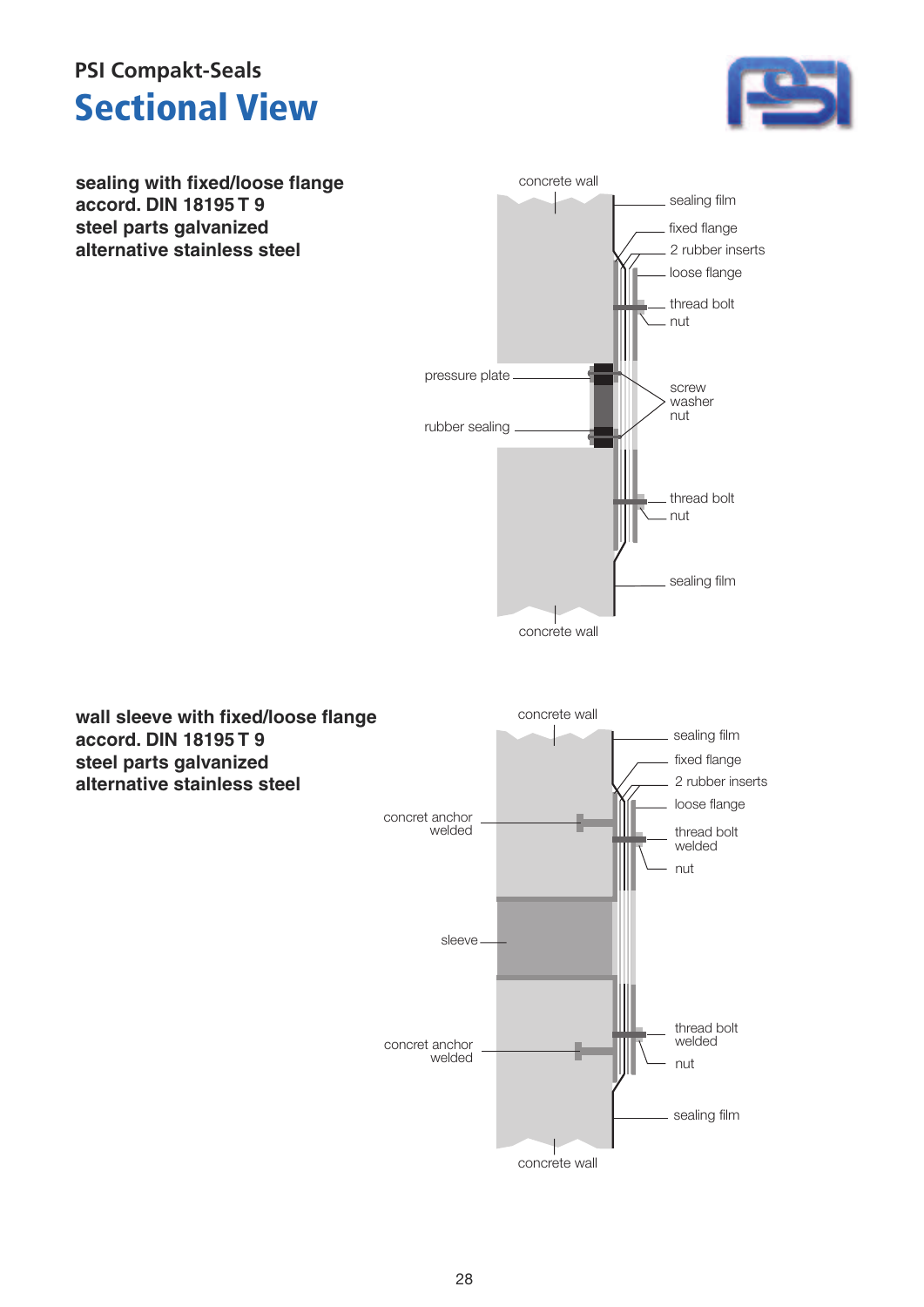### **Installation Instructions PSI Compakt-Seals**



Each sealing consists of one rubber element, 2 pressure plates and the corresponding number of bolts and nuts.

Clean the wall sleeve, core drilled hole, carrier pipe or cable. We recommend to coat core drill with epoxy resign.

Push the PSI COMPAKT into the sleeve or core drilled hole and push the carrier pipe through. If the carrier pipe is already installed please use our divided version

Start to tighten the nuts clock wise with a torque wrench. Giving each nut 2-3 turns. Repeat procedure after two hours.

#### **Note:**

Make sure that you have access to the nuts for eventual re-tightening.

| max.<br>torque moment | bolts           |
|-----------------------|-----------------|
| $5 \mathrm{Nm}$       | M <sub>6</sub>  |
| $10$ Nm               | M <sub>8</sub>  |
| 15 Nm                 | M10             |
| 20 Nm                 | M <sub>12</sub> |









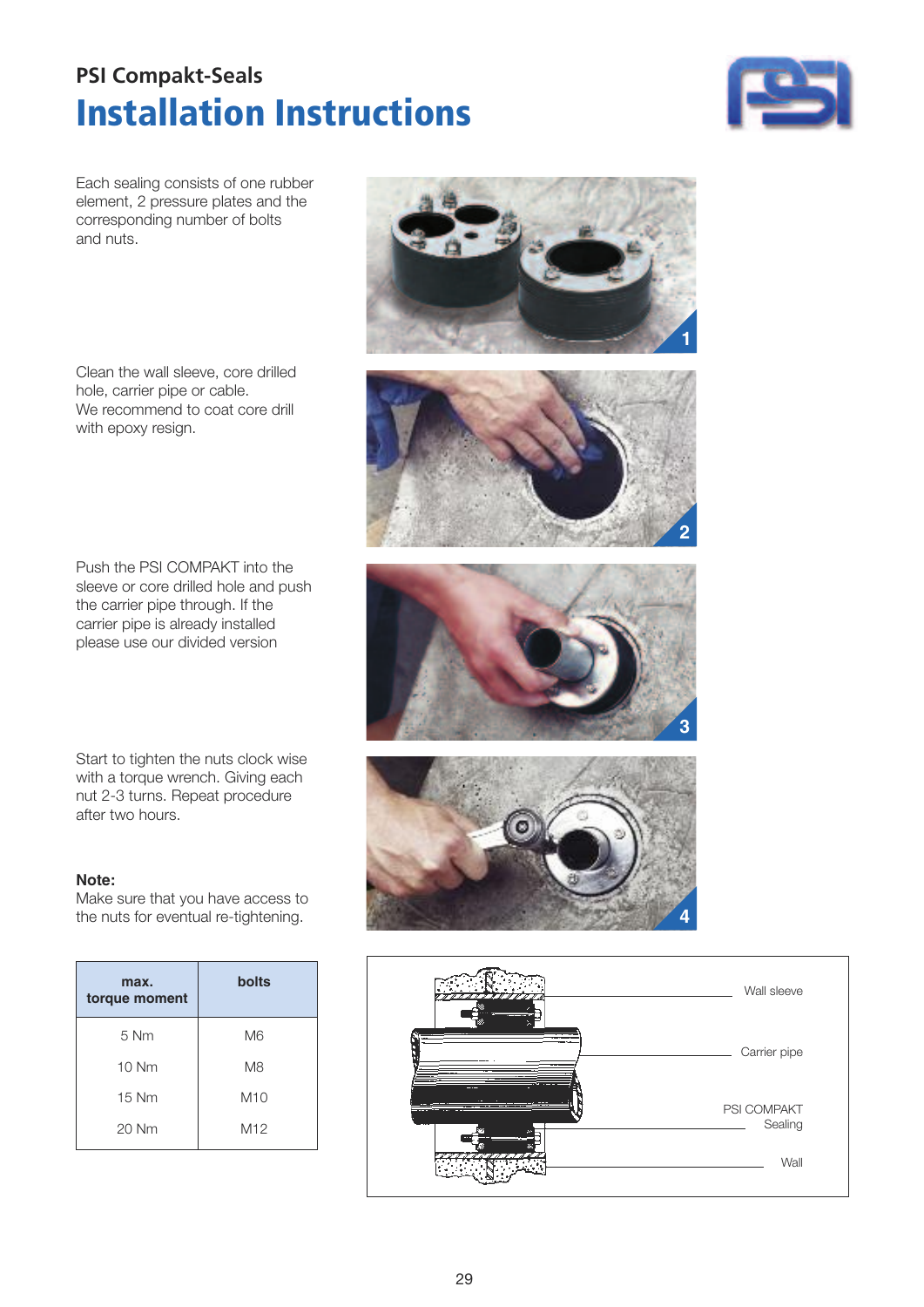### **Installation Instruction PSI Compakt Varia 1.5**



To peel off the onion rings push the rings backwards and cut with a sharp knife. Pull off the ring by hand.





**Push out the centre plug Push the onion rings**





**with a screw driver backwards**



**Slightly cut the remainding rubber and pull away the onion ring**



#### **Example:**

For a carrier pipe O.D. 32 mm take off the centre and three additional onion rings of 5 mm. The new opening of 35 mm I.D. is now suitable for your carrier pipe of 32 mm O.D.